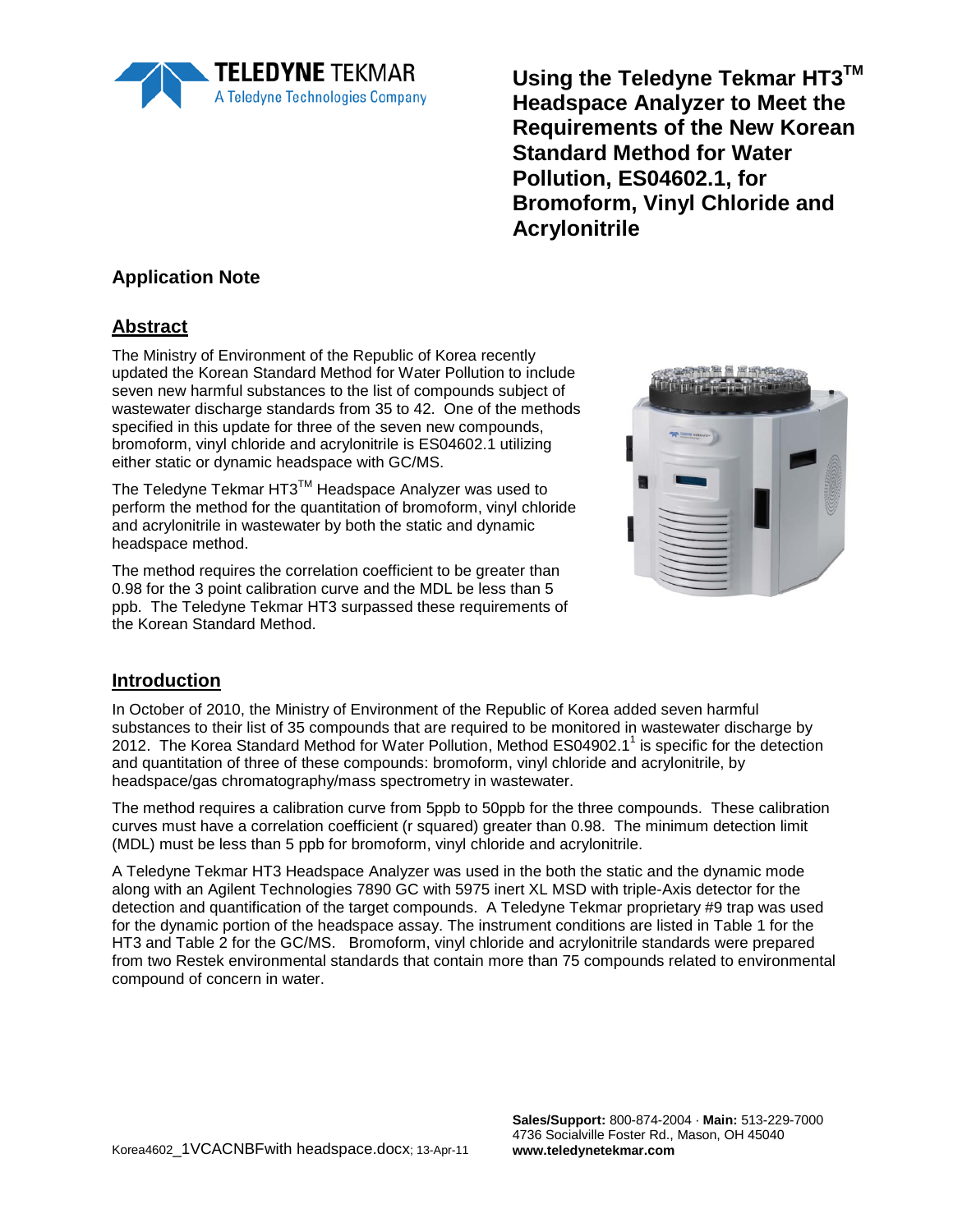#### **Experimental-Instrument Conditions**

| Teledyne Tekmar HT3 Headspace Analyzer Parameters |                 |                                      |                 |  |  |  |  |
|---------------------------------------------------|-----------------|--------------------------------------|-----------------|--|--|--|--|
| <b>Static</b>                                     |                 | <b>Dynamic</b>                       |                 |  |  |  |  |
| <b>Variable</b>                                   | <b>Value</b>    | <b>Variable</b>                      | <b>Value</b>    |  |  |  |  |
| Valve Oven Temp                                   | $150^{\circ}$ C | Valve Oven Temp                      | $150^{\circ}$ C |  |  |  |  |
| <b>Transfer Line Temp</b>                         | $150^{\circ}$ C | <b>Transfer Line Temp</b>            | 150°C           |  |  |  |  |
| Platen/Sample Temp                                | $60^{\circ}$ C  | $60^{\circ}$ C<br>Platen/Sample Temp |                 |  |  |  |  |
| <b>Standby Flow Rate</b>                          | 150mL/min       | <b>Trap Standby Temp</b>             | $30^{\circ}$ C  |  |  |  |  |
| Sample Equil Time                                 | 30.00 min       | <b>Trap Sweep Temp</b>               | $0^{\circ}$ C   |  |  |  |  |
| Mixing Time                                       | 5.00 min        | Sample Preheat Time                  | $0.10$ min      |  |  |  |  |
| <b>Mixing Level</b>                               | Level 9         | <b>Preheat Mixer</b>                 | On              |  |  |  |  |
| <b>Mixer Stabilization Time</b>                   | $0.5$ min       | <b>Preheat Mixing Level</b>          | Level 5         |  |  |  |  |
| Pressurize                                        | 15 psig         | <b>Preheat Mixing Time</b>           | 5.00 min        |  |  |  |  |
| Pressurize Time                                   | 2.00 min        | Preheat Mixer Stabilize Time         | 3.00 min        |  |  |  |  |
| Pressurize Equil Time                             | $0.20$ min      | Sweep Flow Rate                      | 100mL/min       |  |  |  |  |
| Loop Volume                                       | 1 mL            | Sweep Flow Time                      | 5.00 min        |  |  |  |  |
| Loop Fill Pressure                                | 10 psig         | Dry Purge Time<br>3.00 min           |                 |  |  |  |  |
| Loop Fill Time                                    | $2.00$ min      | Dry Purge Flow                       | 100mL/min       |  |  |  |  |
| <b>Inject Time</b>                                | 2.00 min        | Dry Purge Temp                       | $25^{\circ}$ C  |  |  |  |  |
|                                                   |                 | Desorb Preheat                       | 245°C           |  |  |  |  |
|                                                   |                 | Desorb Temp                          | $250^{\circ}$ C |  |  |  |  |
|                                                   |                 | Desorb Time                          | 2.00 min        |  |  |  |  |
|                                                   |                 | Trap Bake Temp                       | 280°C           |  |  |  |  |
|                                                   |                 | Trap Bake Time                       | 6.00 min        |  |  |  |  |
|                                                   |                 | Trap Bake Flow                       | 200mL/min       |  |  |  |  |
|                                                   |                 | <b>Trap Material</b>                 | #9              |  |  |  |  |

*Table 1: Static and Dynamic HT3™ Parameters* 

| Agilent 7890 GC with 5975C XL MSD with Triple-Axis Detector Parameters |                                                                                                                                                                          |  |  |  |
|------------------------------------------------------------------------|--------------------------------------------------------------------------------------------------------------------------------------------------------------------------|--|--|--|
| Column                                                                 | Restek Rtx® VMS, 20m, 0.18mm ID, 1µm; Constant Flow 0.8mL/min: Average Velocity 39.631 cm/sec                                                                            |  |  |  |
| Oven Program                                                           | 35°C for 1 min; 10°C/min to 230°C, hold for 5 min, run time 25.5 min                                                                                                     |  |  |  |
| Inlet:                                                                 | Temperature 200°C; Helium Carrier Gas; Split Ratio - Dynamic 60:1, - Static 10:1                                                                                         |  |  |  |
| МS                                                                     | Source and Transfer Line Temp 230°C; Quad Temp 150°C; Solvent Delay 0.50 min; Atune; Full Scan 35.0 m/z to<br>270.0 m/z; Threshold 25; Sample #3; Trace Ion Detection ON |  |  |  |

*Table 2: Agilent GC/MS with iTAD Parameters* 

#### **Standard Preparation**

The method uses a 2ppm (mg/L) internal standard (IS) solution of fluorobenzene, chlorobenzene-d5 and 1,4-dichlorobenzene-d4. Vinyl chloride and acrylonitrile can use either fluorobenzene or chlorobenzened5 as the IS for quantitation. Bromoform uses 1,4-dichlorobenzene-d4 as the IS for quantitation.

The IS solution was prepared by adding 8µL of a 2,500 g/mL standard containing chlorobenzene-d5 and 1,4-dichlorobenzene-d4 and 10µL of a 2,000g/mL standard containing fluorobenzene into a total volume of 10mL of purge and trap methanol.

The method uses a 5ppm (mg/L) stock standard (SS) of bromoform, vinyl chloride and acrylonitrile to prepare a calibration curve of 5ppb, 10ppb and 50ppb of each compound. The stock calibration standard was prepared by adding 25µL of two 2,000g/mL Restek standards, Catalog # 30601<sup>2</sup> and # 30042<sup>3</sup>, into a total volume of 10mL of purge and trap methanol.

> **Sales/Support:** 800-874-2004 · **Main:** 513-229-7000 4736 Socialville Foster Rd., Mason, OH 45040 **www.teledynetekmar.com**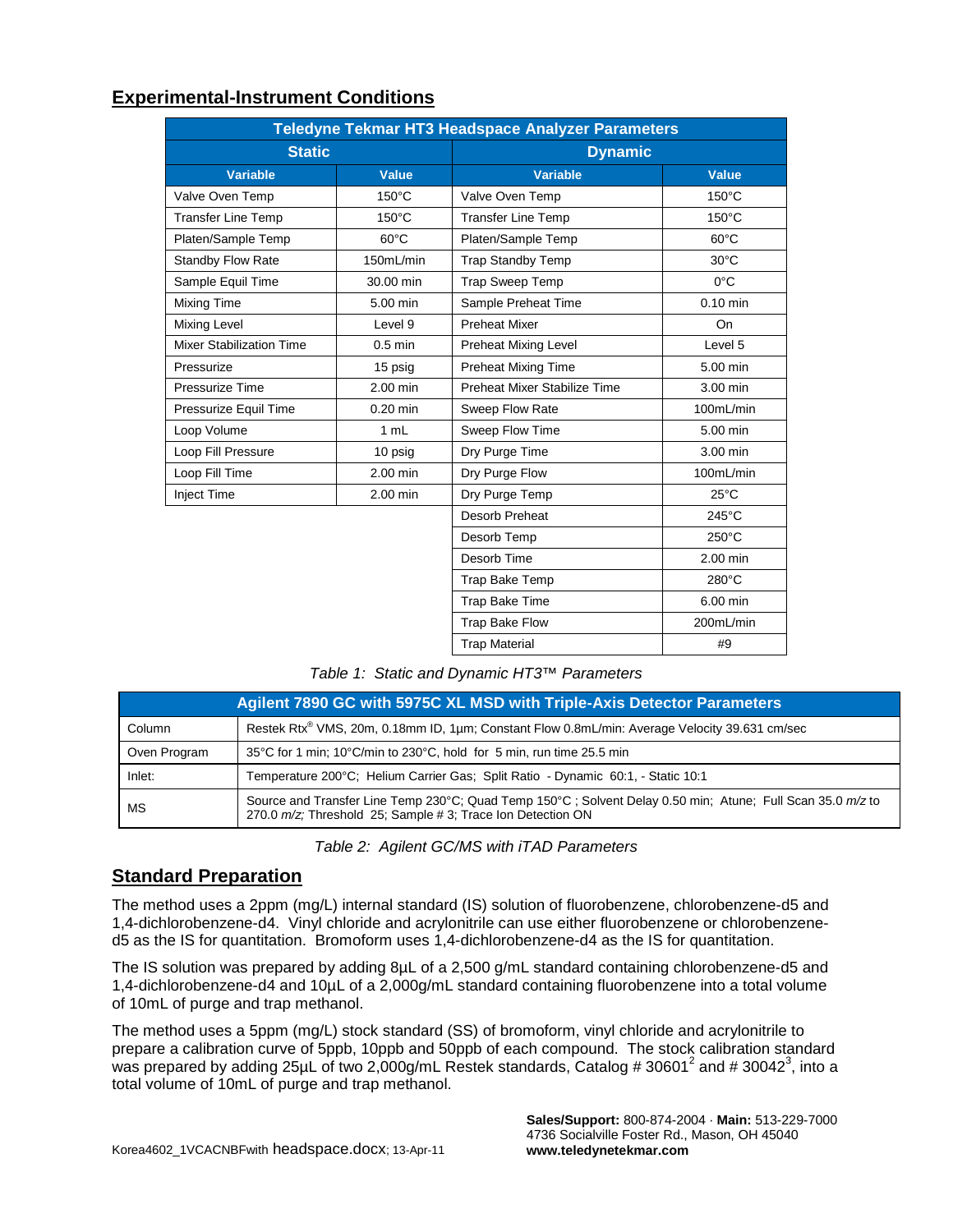## **Sample Preparation**

The method procedure utilizes sodium chloride to assist volatile compounds into the headspace. Certified ACS crystalline sodium chloride from Fisher Scientific was used. All standards and minimum detection limit (MDL) samples were prepared similarly. 3.0g of sodium chloride was weighed into 22mL headspace vials. 10.0mL of deionized water was added to each vial. All vials were spiked with 10µL of the 2 ppm IS solution.

The calibration curve was prepared by adding 10µL (5ppb Final), 20µL (10ppb Final) and 100µL (50ppb Final) of the SS to separate vials. The MDL was prepared by adding 10µL (5ppb Final) of the SS into 7 separate vials. All vials including blank samples were capped with Teflon lined silicon septa and aluminum crimp seals. Once sealed the vials were shaken to dissolve the sodium chloride.

All of the samples and standard were tested with Teledyne Tekmar HT3 with both dynamic and static headspace methods and the Agilent GC/MS. The test parameters for the HT3 are listed in Table 1 and for the Agilent GC/MS are listed in Table 2.

#### **Results**

The total ion current (TIC) chromatograms from both the dynamic and static headspace methods were evaluated using the Agilent Environmental ChemStation software. Figure 1 is the TIC of a 5 ppb MDL standard by the static headspace method. Figure 2 is the TIC of a 5ppb MDL standard with the dynamic headspace method.

The peak areas of the primary ions were determined for each of the compounds. The response factor of vinyl chloride, acrylonitrile and bromoform were calculated for each internal standard as allowed by the method. All three standards for each compound were evaluated for linearity.

MDLs were established for the compounds by analyzing seven replicates at a concentration of 5ppb. The MDL of the seven replicate samples were calculated by multiplying the relative standard deviation of the calculated amount times 3.14. The linear correlation coefficient (r squared) and the calculated MDL data for each compound and its corresponding internal standard are presented in Table 3.

|                           |             | Loop Linear |            | <b>Trap Linear</b> |            |
|---------------------------|-------------|-------------|------------|--------------------|------------|
| <b>VOCs</b>               | Primary Ion | $r^2$       | <b>MDL</b> | $r^2$              | <b>MDL</b> |
| Fluorobenzene IS          | 96          |             |            |                    |            |
| Vinyl Chloride            | 62          | 0.9998      | 1.03       | 0.9986             | 1.73       |
| Acrylonitrile             | 53          | 0.9998      | 2.26       | 0.9999             | 1.61       |
| Chlorobenzene-d5 IS       | 117         |             |            |                    |            |
| Vinyl Chloride            | 62          | 1.0000      | 1.30       | 0.9996             | 0.77       |
| Acrylonitrile             | 53          | 0.9966      | 4.42       | 0.9978             | 1.23       |
| 1,4-Dichlorobenzene-d4 IS | 152         |             |            |                    |            |
| <b>Bromoform</b>          | 173         | 1.0000      | 1.50       | 0.9976             | 1.50       |

Table 3: Linear Correlation Coefficient (r squared) and MDL Data for Vinyl Chloride, Acrylonitrile and Bromoform with the Corresponding Internal Standard used for Calculation.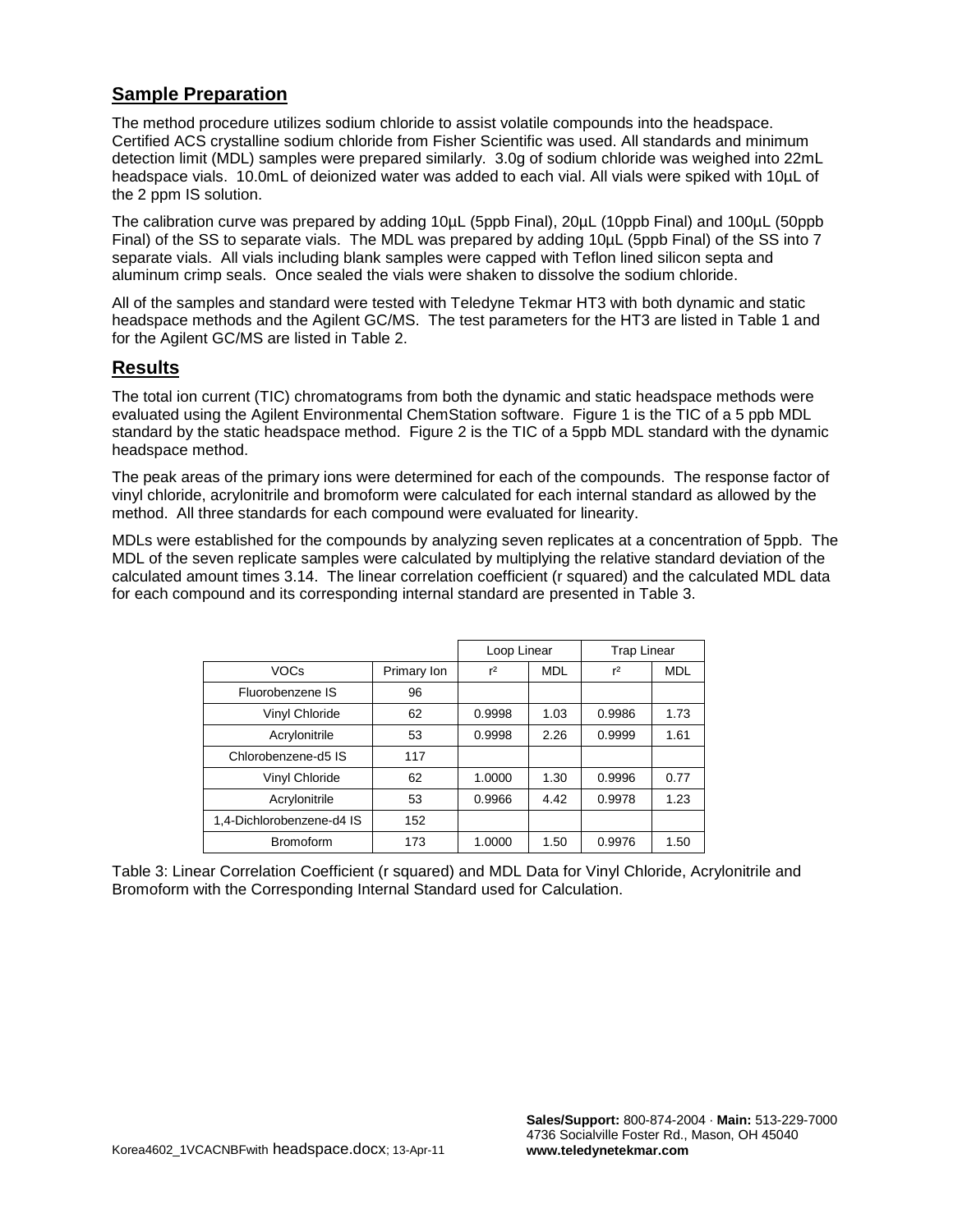

Figure 1: Total Ion Chromatogram of a 5ppb Standard with the Static HT3 Headspace Parameters. The compound retention times are located on the chromatogram.



Figure 2: Total Ion Chromatogram of a 5ppb Standard with the Dynamic HT3 Headspace Parameters. The compound retention times are located on the chromatogram.